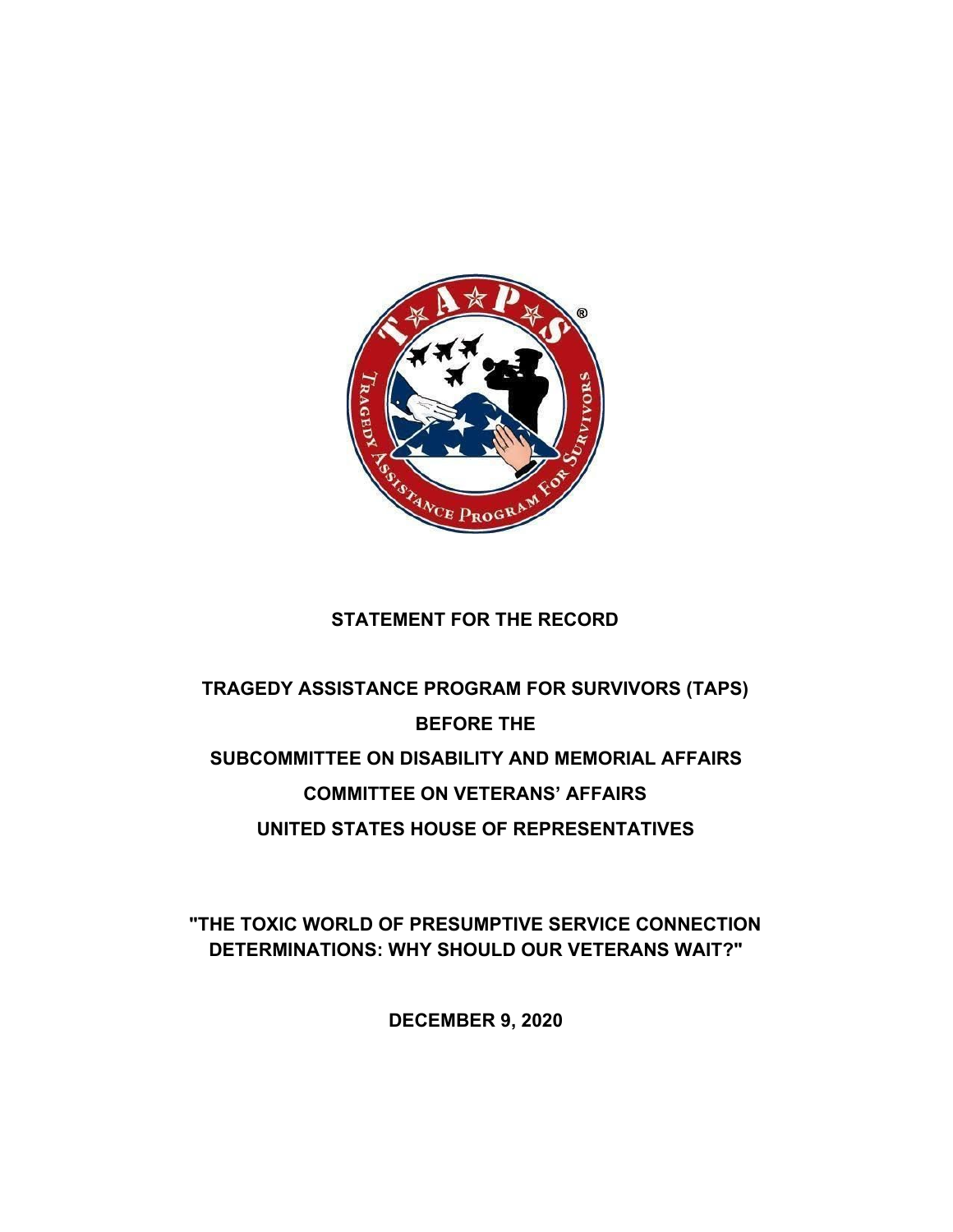The Tragedy Assistance Program for Survivors (TAPS) is the leading national nonprofit organization providing comfort, care and resources to all those grieving the death of a military loved one. TAPS provides comfort and hope 24/7 through a national peer support network and connection to grief resources, all at no cost to surviving families and loved ones.

TAPS provides programs to survivors across the nation and worldwide. Since 1994 its National Military Survivor Seminar and Good Grief Camp has been held annually in Washington, D.C. over Memorial Day weekend. TAPS also conducts [regional survivor seminars for adults](https://www.taps.org/programs/survivor-seminars/) and [youth programs](https://www.taps.org/programs/youth-programs/) at locations across the country, as well as adult [retreats](https://www.taps.org/programs/programs-retreats/) around the world. TAPS connects those in need with [counseling in their community](https://www.taps.org/resources/grief-counseling/) and helps [navigate benefits and](https://www.taps.org/resources/programs-casework/) [resources](https://www.taps.org/resources/programs-casework/).

[TAPS provides loving support and resources 24/7 through its National Military](https://www.taps.org/connect/survivor-helpline/) [Survivor Helpline.](https://www.taps.org/connect/survivor-helpline/)

TAPS was founded in 1994 by Bonnie Carroll following the death of her husband in a military plane crash in Alaska in 1992. Since then, TAPS has offered care and support to more than 100,000 bereaved surviving family members. For more information, please visit TAPS.org/mission.

TAPS receives no government grants or funding.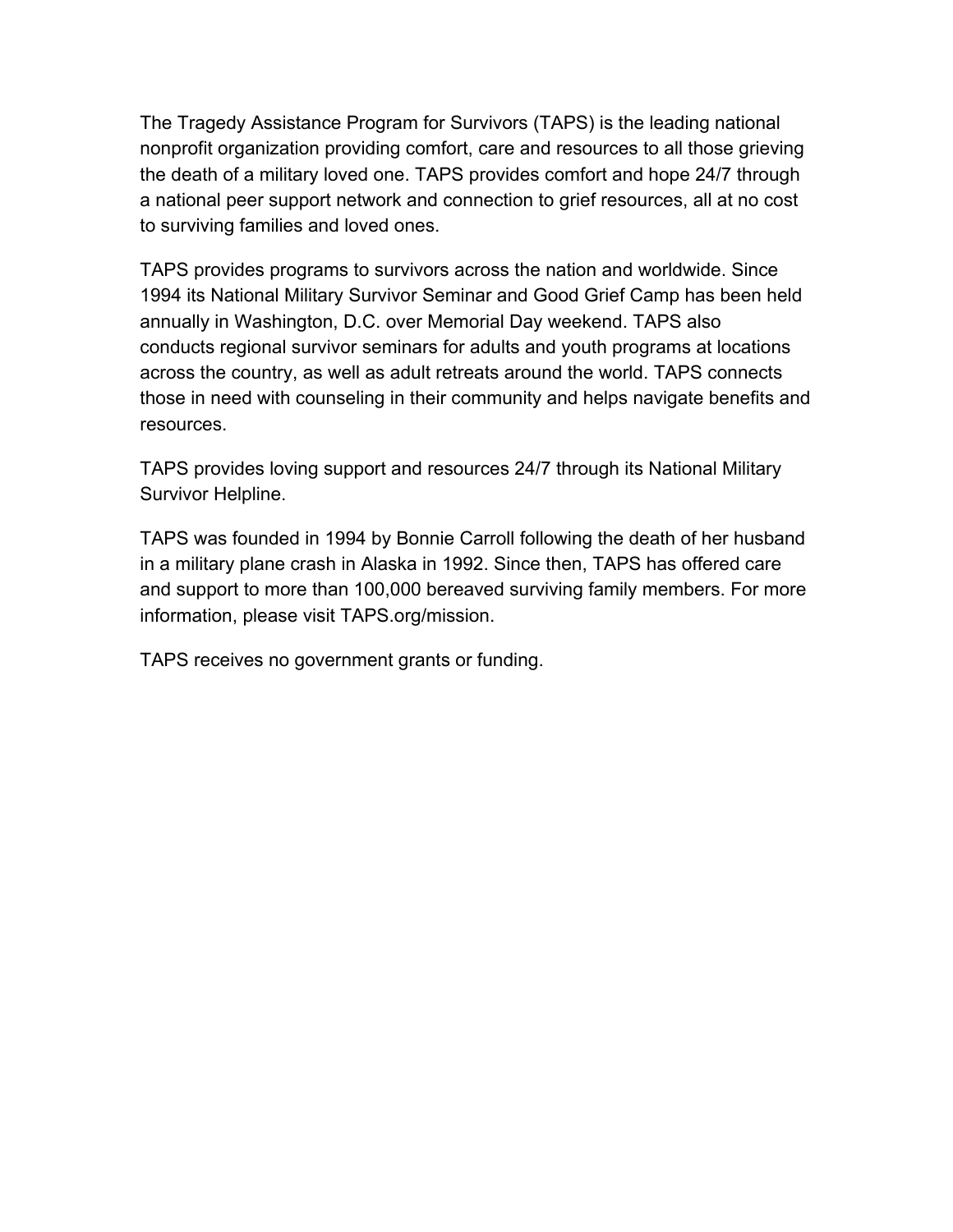Chairwoman Luria, Ranking Member Bost, and distinguished members of the House Committee on Veterans' Affairs Subcommittee on Disability Assistance and Memorial Affairs, the Tragedy Assistance Program for Survivors (TAPS) is grateful for the opportunity to provide a statement for the record on issues and concerns of importance to the families we serve, the families of the fallen.

The mission of TAPS is to offer comfort and support for surviving families of military loss regardless of the location or manner of their death. Part of that commitment includes advocating for improvements in programs and services provided by the Federal government through the Department of Defense (DoD), the Department of Veterans Affairs (VA), Department of Education (DoED), Department of Labor (DOL), Department of Health and Human Services (HHS), as well as State and local governments.

As their services provided to survivors of military and veteran loss are complimentary, TAPS and the VA have enjoyed a long-standing collaborative working relationship. In 2019, TAPS and the VA entered into a new and expanded Memorandum of Agreement that formalized their partnership intended to provide extraordinary services through closer collaboration.

Under this agreement, TAPS continues to work with surviving families to identify resources available to them within the VA and in the private sector. TAPS also collaborates with the VA in the areas of education, burial, benefits and entitlements, grief counseling, survivor assistance, and other areas of interest.

TAPS appreciates the opportunities provided by the quarterly Department of Veterans Affairs (VA) and Department of Defense (DoD) Survivors Forum, which works as a clearinghouse for information on government and private sector programs and policies affecting surviving families. TAPS was pleased to partner with the VA/DoD Survivors Forum to share information with our colleagues on the extent to which TAPS programs are supporting all military loved ones during the COVID-19 global crisis.

TAPS President and Founder, Bonnie Carroll, is honored to serve on the Department of Veterans Affairs Federal Advisory Committee on *Veterans' Families, Caregivers, and Survivors.* The Committee advises the Secretary of the VA, through the Chief Veterans Experience Officer, on matters related to Veterans' families, caregivers, and survivors across all generations, relationships, and Veteran status. Ms. Carroll also serves as a PREVENTS Ambassador for the VA's initiative on preventing suicide.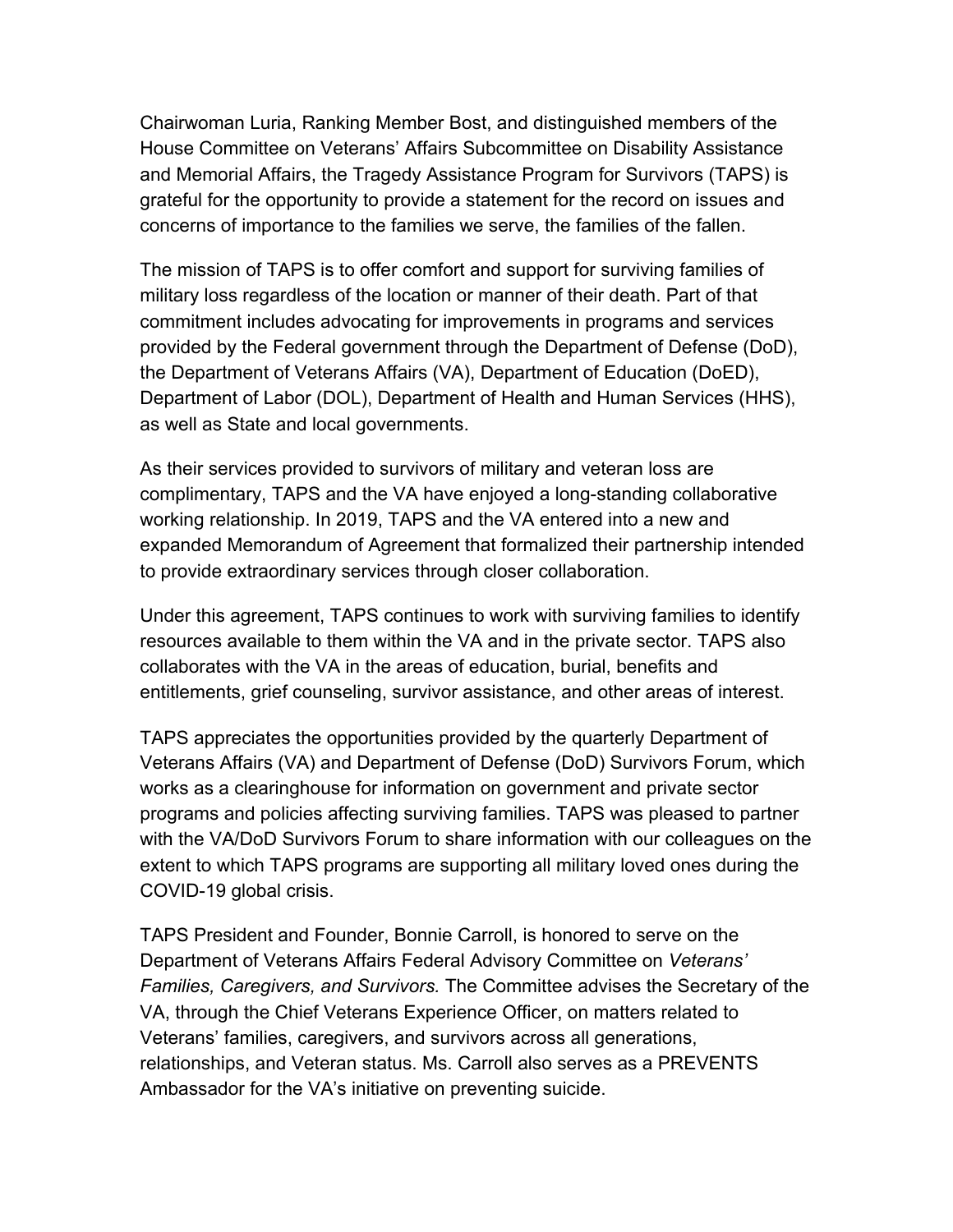## *Understanding Illnesses That May Result From Toxic Exposure*

According to the Department of Veterans Affairs, veterans who served after 9/11 may have been exposed to a dozen different wide-ranging environmental and chemical hazards, some of which carry very real risks. Whether from burn pits, depleted uranium, or toxic fragments, they are getting sick and dying young from uncommon illnesses and early onset disease.

The Tragedy Assistance Program for Survivors' (TAPS) interest in understanding illnesses that may result from toxic exposure stems from our desire to ensure surviving families have access to all available survivor benefits earned through the service of their loved one. The information that can be gathered from our survivor histories is also invaluable in establishing patterns and baselines that can be applied to the veteran community, save lives, and prevent this now and in the future.

Over the past five years, the number of survivors of a military death due to illness seeking TAPS services increased by 246 percent. As of December 1, 2020, more than twenty-nine percent of all military survivors connecting with TAPS this year have experienced a loss due to illness. Military deaths due to illnesses (29%) and suicide (29%) are the leading causes of death among new military survivors connecting with TAPS and far surpasses all other circumstances of death, including hostile action.

TAPS recently re-launched its Illness Loss Survivor Survey, aimed at understanding the issues faced by military members who have passed away post-deployment. Among 505 respondents, the survey found that 287 (57%) service members had been diagnosed with a form of cancer prior to passing away, with rates nearly equivalent for those that served pre-9/11 and post-9/11. Among 304 respondents who indicated their loved one served post-9/11, it was found that 182 (60%) of these service members required a caregiver prior to their death. In addition, the survey looked into misdiagnosis rates of those who have passed away. From a sample of 314 respondents who indicated their loved one served post-9/11, 130 (41%) indicated that a loved one's illness had been initially misdiagnosed. Results included only demonstrate initial findings. To strengthen the validity of these findings, TAPS plans to collect and analyze additional survey data to provide further insight into the experiences of service members and illustrate any trends that may warrant continued research.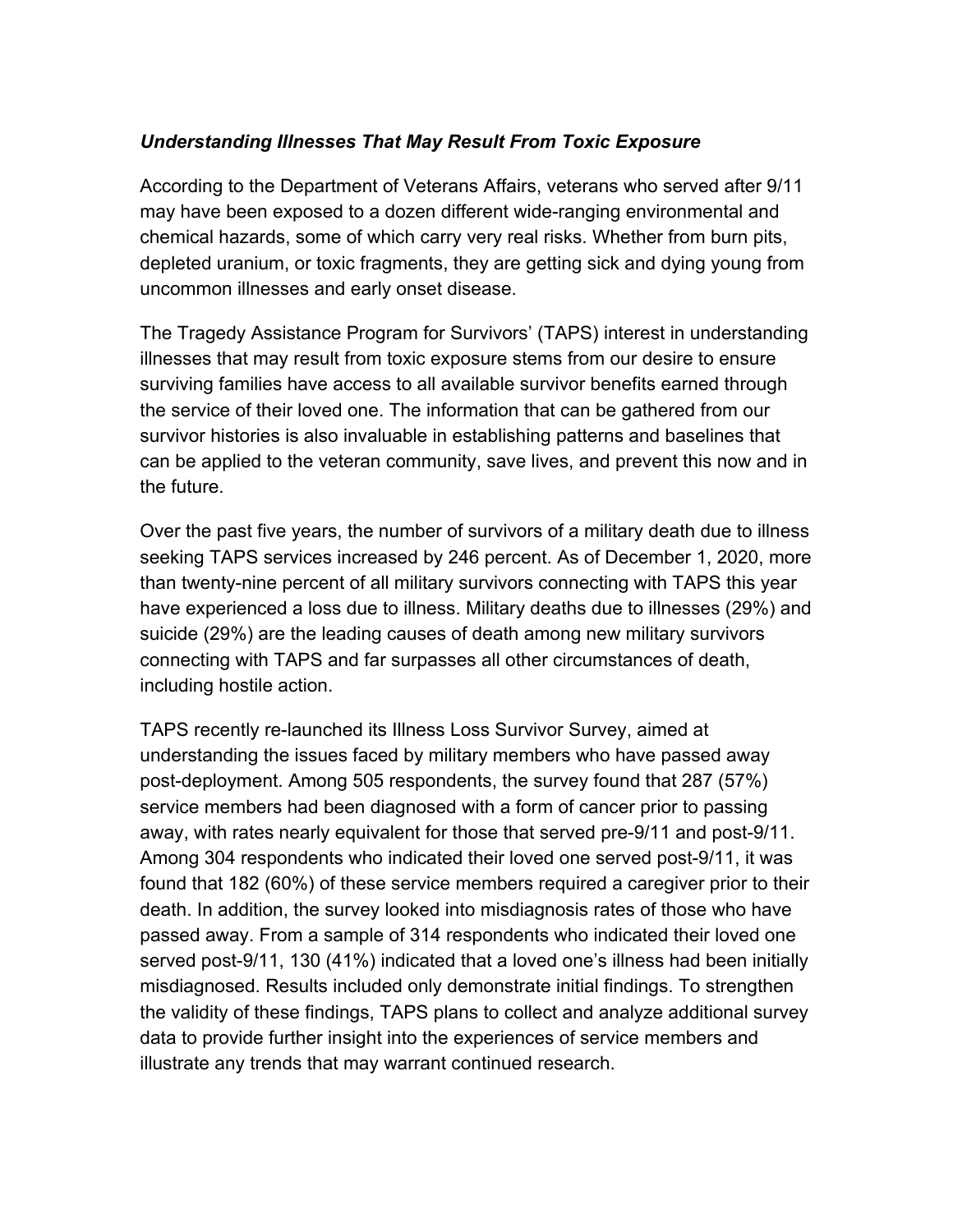TAPS and other partners are working together to advocate for veterans exposed to toxins, their families, caregivers, and survivors. Through this partnership, we have made great strides over the past three years to create a growing awareness of the issue of toxic exposure by enlisting support from other organizations, such as members of The Military Coalition (TMC).

TAPS is also a founding member of the Toxic Exposure in the American Military (TEAM) coalition, a group of 30 military and veteran service organizations and experts. The TEAM coalition is collectively gathering data, raising awareness, and promoting research. The TEAM coalition was also instrumental in drafting landmark legislation, introduced during the 116th Congress, that fundamentally reforms and improves how veterans exposed to toxic substances receive health care from the Department of Veterans Affairs.

## *Illness Loss Survivor Testimonials*

Death by illness is one of the leading causes of death among military survivors. Since 2008, TAPS has been contacted by over 13,000 survivors whose military loved ones died due to an illness. Sadly, we project this number to increase by more than 2,300 each year based on current trends.

While we know there's a significant number of veterans who die of common illnesses, we have become deeply concerned that like the Vietnam era, post 9/11 veterans have been exposed to toxins that are known to cause cancer. TAPS is working to gather survivor stories and aggregate data to better understand the scope and types of illness loss.

Here are a few of the many stories we have collected from our surviving families:

# **Coleen Bowman, Widow of SGM Robert Bowman**

*"Rob was the picture of health before he deployed, he was an Airborne Ranger. When he returned from his second deployment from Iraq, he was sick. In June 2011, Rob was diagnosed with an extremely rare cancer Cholangiocarcinoma (bile duct cancer). During deployments, Rob was in close proximity to an open air burn pit that burned around the clock. His vehicle was struck at least ten times by IEDs, stirring up particulate matter.*

*Had we known he had been exposed and to what toxins, we could've shared the information with doctors, and it wouldn't have taken six months of misdiagnoses before we learned he had stage 4 inoperable cancer. Had we*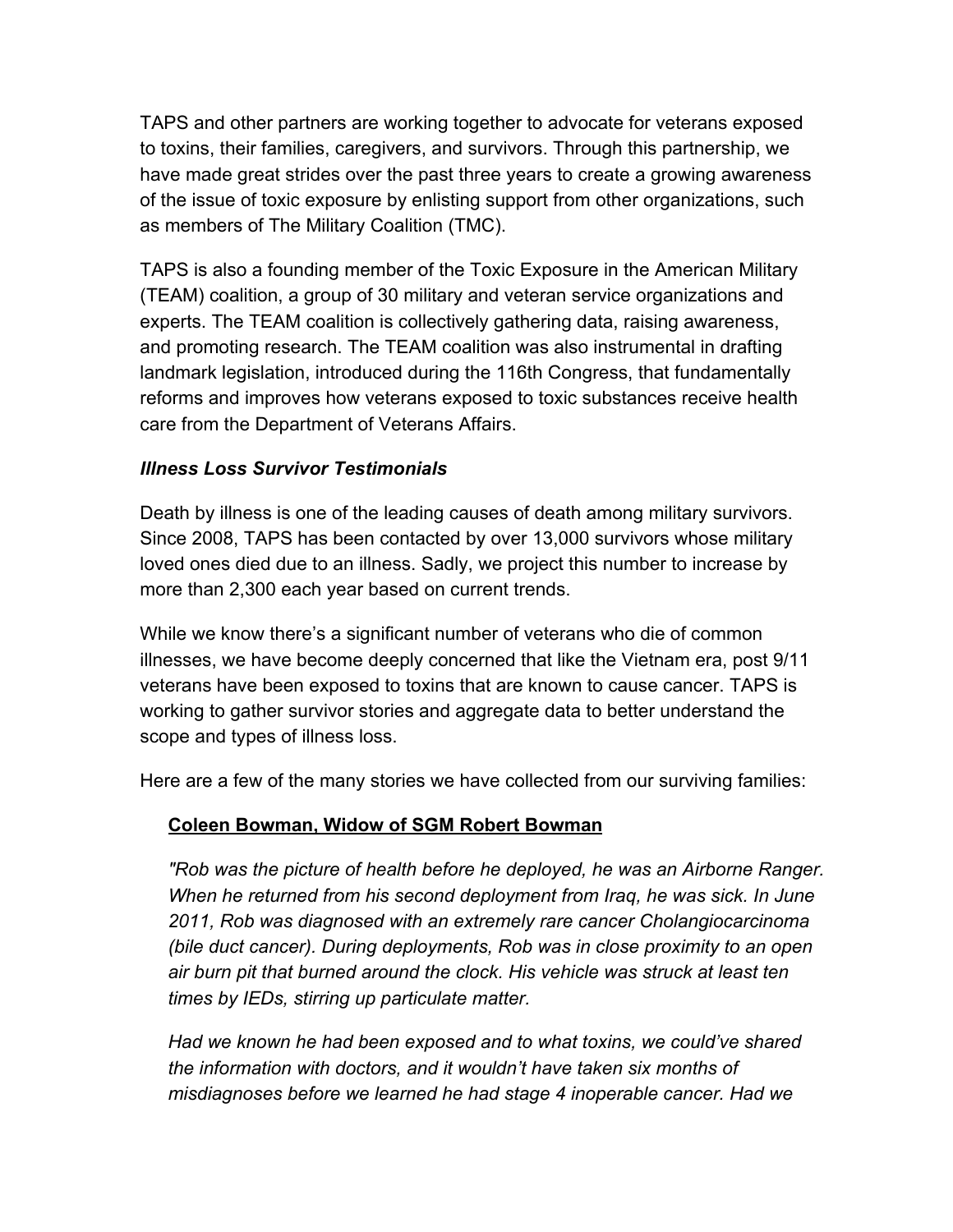*known earlier he might still be alive today. For 19 months my daughters and I cared for him, and on January 13, 2013 Rob passed away at the age of 44. Several of the men that Rob served with have many different illnesses, to include cancer, and several have passed away since at very young ages."*

#### **Tim Merkh, Father of Corpsman Richard Merkh**

*"My son Richard Merkh, was a Corpsman in the Navy. He had served over 15 years and died from cancer on October 3, 2018. Richard served several tours with the Marines during the war. His lodging facilities were on only trash or dump sites. It is my belief that Richard contracted stage 4 cancer from his exposure during the war. Cancer does NOT run in my DNA, nor my wife's. So where did he contract the cancer....his exposure. Unfortunately he was diagnosed after his entire liver and colon was infected with cancer.*

*I am a retired USAF veteran. I know what we put our troops through. Some things must change. Richard was survived by his wife of twelve years and a beautiful 4 year old daughter, my precious granddaughter. We can't change Richard's outcome, but we must ensure we treat and support our troops better."*

# **Nicoele, Drew, and Maggie Arseneau, Widow and Children of Specialist Andrew Arseneau- US Army**

*"My children Drew and Maggie and I lost our father and husband, Andy, six years ago on September 12, 2014 to lung and heart failures due to toxic exposures during his service in Iraq, Saudi Arabia, and Kuwait during Desert Storm. He was only 46.*

*We first filed his health claims with the VA in 2010. They were denied and we were in the very lengthy appeals process when he passed away in 2014. He was approved 100%, permanent and total for his PTSD, but his toxic exposure claim was denied. He could no longer work due to his illness and I was his full time caregiver for four years.*

*I filed for DIC benefits for the children and myself immediately after his death. I'm still fighting today for approval after paperwork was lost by the VA forcing me to lose possible back pay and start the process from the beginning after ten long years. He has been gone for six years and this process has taken a toll on our family."*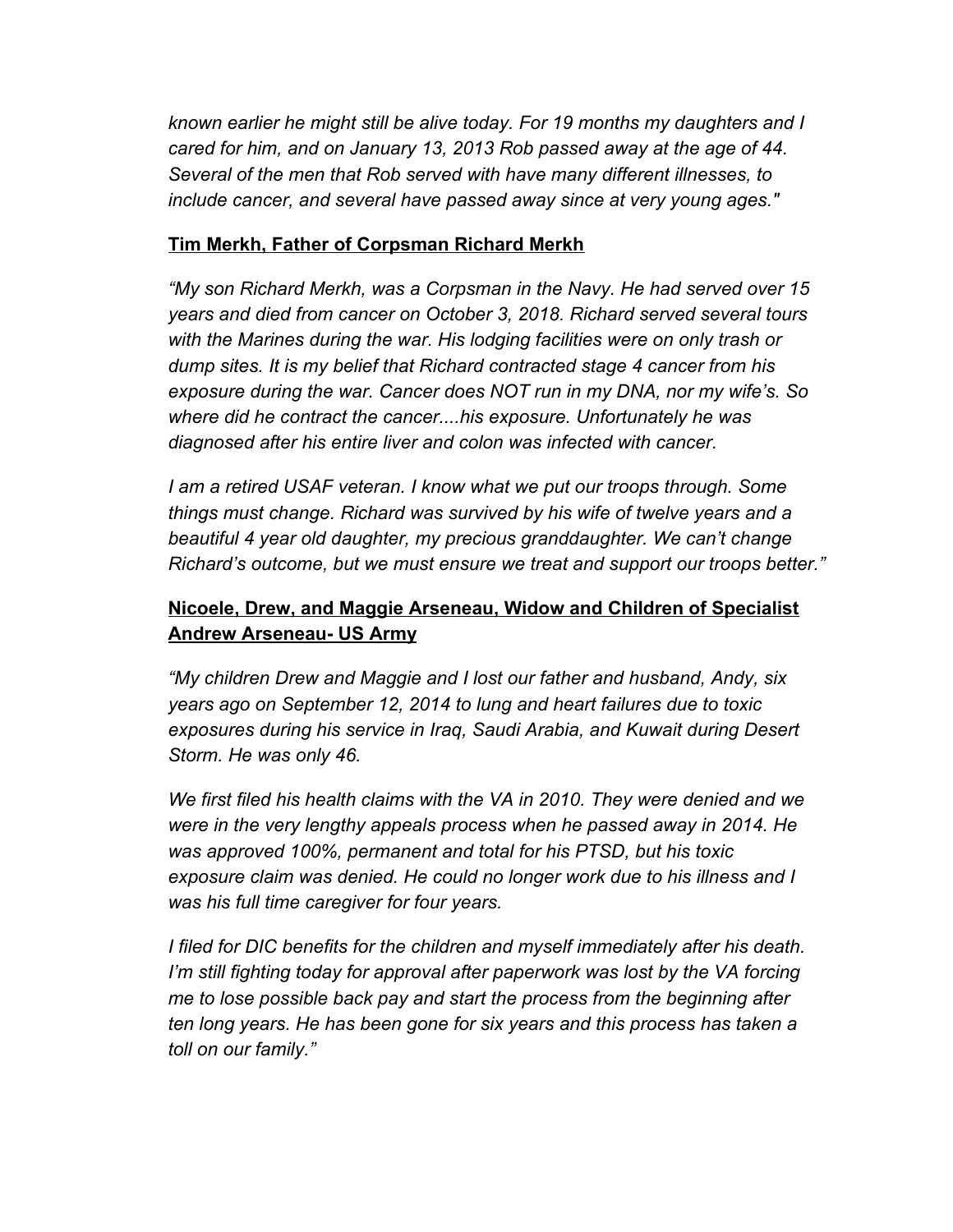## **June Heston, Widow of BG Michael Heston**

*"Mike was active duty in the Vermont National Guard. Mike deployed to Afghanistan three times. First in 2003 for 7 months, then 2006-2008 for 15 months, and last 2011-2012 for one year. In April of 2016, Mike had gone into the doctor not feeling well. For 10 months doctors couldn't figure out what was wrong with him. Finally, in January of 2017, Mike was diagnosed with a very rare form of pancreatic cancer, stage 4. Mike passed away shortly after that on November 14, 2018."*

# **Laura Forshey, Widow of Sgt Curtis Forshey**

*"Three months into his deployment, he began to experience bloody noses that would go on for hours at a time. He went to the doctor there on the FOB where they ran bloodwork. The results showed his white blood count was way off. They flew him to Landstuhl, Germany. His wife, Laura, and 3 month-old son, Ben, along with Curts parents flew to be with him in Germany. While they were in flight, Curt passed away. His cause of death was a brain aneurysm, caused from the cancer they discovered, Acute Promyelocytic Leukemia. Curt was 22 years old. He died on March 27, 2007. With proper diagnosis and treatment it is curable in 80-90% of patients."*

# **Rev. Jennifer Moser, Widow of LTC Gregory Moser**

*"My husband LTC Greg Moser was an IL National Guard Chaplain, deployed to camp Phoenix. He left healthy in 2008. He returned in 2009 with a wracking cough that never fully went away. He died on December 24, 2016 from complications of the stage IV lung cancer he'd been diagnosed with six months earlier. Being a Chaplain and parish Pastor, he had no history of Toxic Exposures from any other source (he didn't work in heavy industry or some such in his civilian life). And there was no history of cancer in his family whatsoever. Heart disease and diabetes, yes. Cancer, no!*

*As a result of his death being ruled active duty, honorable but not in the line of duty, I do not qualify to receive his pension, and Greg's four children do not qualify for tuition help, such as the Fry Scholarship. Moreover, the "not in the line of duty" ruling is an emotional slap in the face to our National Guard soldiers who fought a ten year war with multiple deployments. Often taking pay cuts to serve and dealing with trauma to families of multiple and sudden deployments, only to have DoD tell us those deaths aren't service-connected."*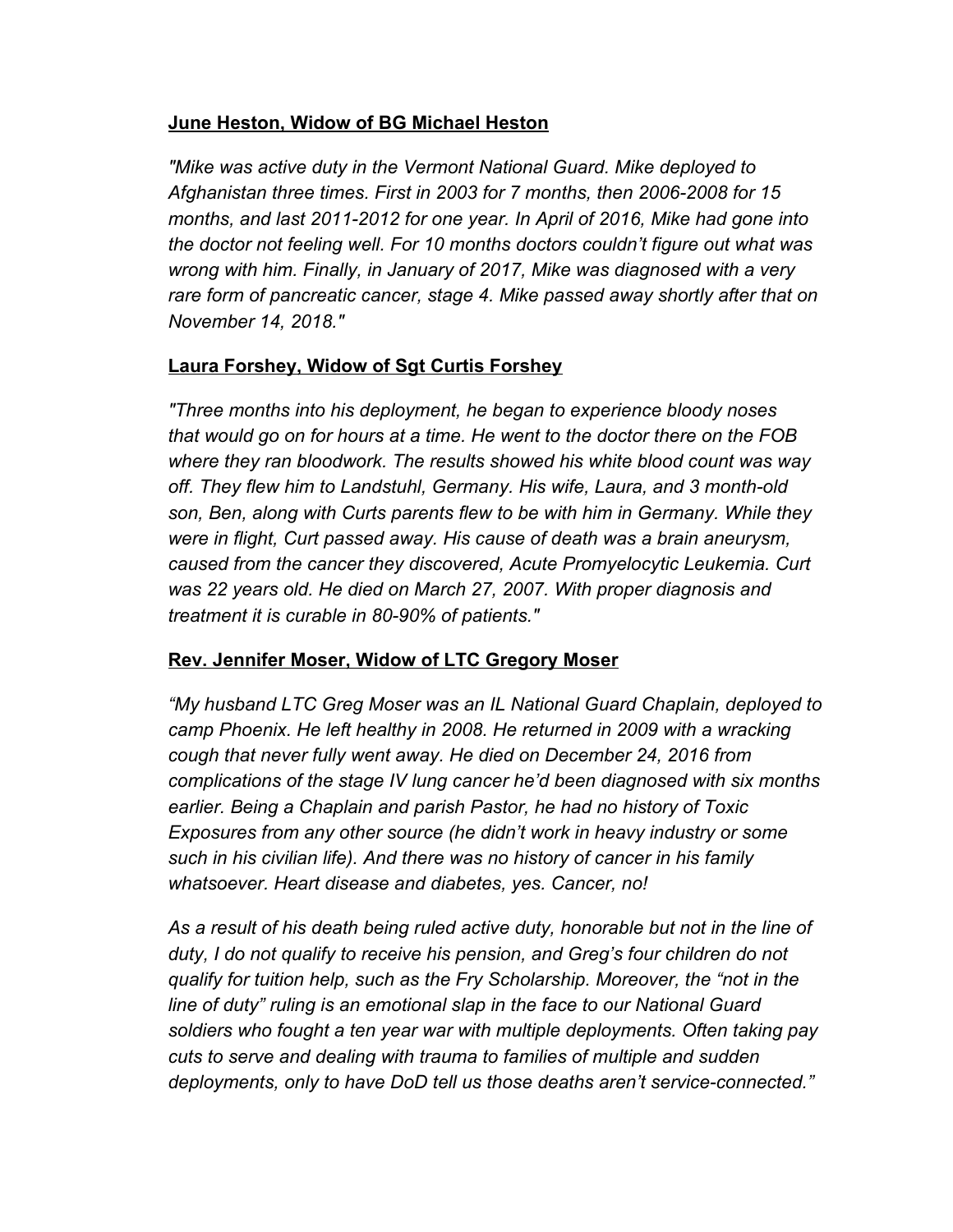## **Kris Marbutt, Widow of Sgt John Marbutt**

*"He worked very closely to the burn pits. In 2010 he was diagnosed with a brain tumor and told it was benign. He was initially denied a CT scan. He was diagnosed with a second 'huge tumor' glioblastoma. He died on October 21, 2016. He was 34 years old."*

## **Amber Bunch, Widow of LCPL Mark Bunch**

*"After returning from his second deployment he was different mentally and physically. From the outside looking in one could see the effects of war followed him home facing P.T.S.D. and Survivors Guilt. On the other hand, the more noticeable conditions began to appear including insomnia paired with night terrors, breathing issues, constant coughing, stomach issues that could not be resolved, migraines that lasted for days, sudden mood changes, lower back pain, sleep apnea, memory loss, and the list could go on. I fought and fought for us, for our family.*

*On February 26, 2014, my battle for my husband Mark Bunch Jr's legacy began upon his passing. I never imagined six years later I would still be fighting for benefits."*

# **Louise Carroll, Widow of Vietnam Veteran Larry Carroll**

*"My husband Larry was in the Army and Navy for 27 years. He was in Vietnam where he contracted Agent Orange. From 2004 to 2017, I watched my husband die slowly with new comorbidities that were from cancer to COPD plus all kinds of lipomas and heart problems. His percentage of disability was 265 percent. He was on morphine for pain.*

*I touched every part of his body not knowing the terrible problems to me. For three years now, I have had places come up on my face and body that end up like burns. I have been treated for everything but cannot be given a diagnosis. I believe, because I was exposed to all of his secretions, that through his blood I contracted Agent Orange. I called the VA for help in testing and they refused, very hurriedly telling me this was impossible. At the time, I had surgery on my knee and hip from lifting him and dressing my own wounds. No way it was sterile. I am retired from the medical field and know I am sick."*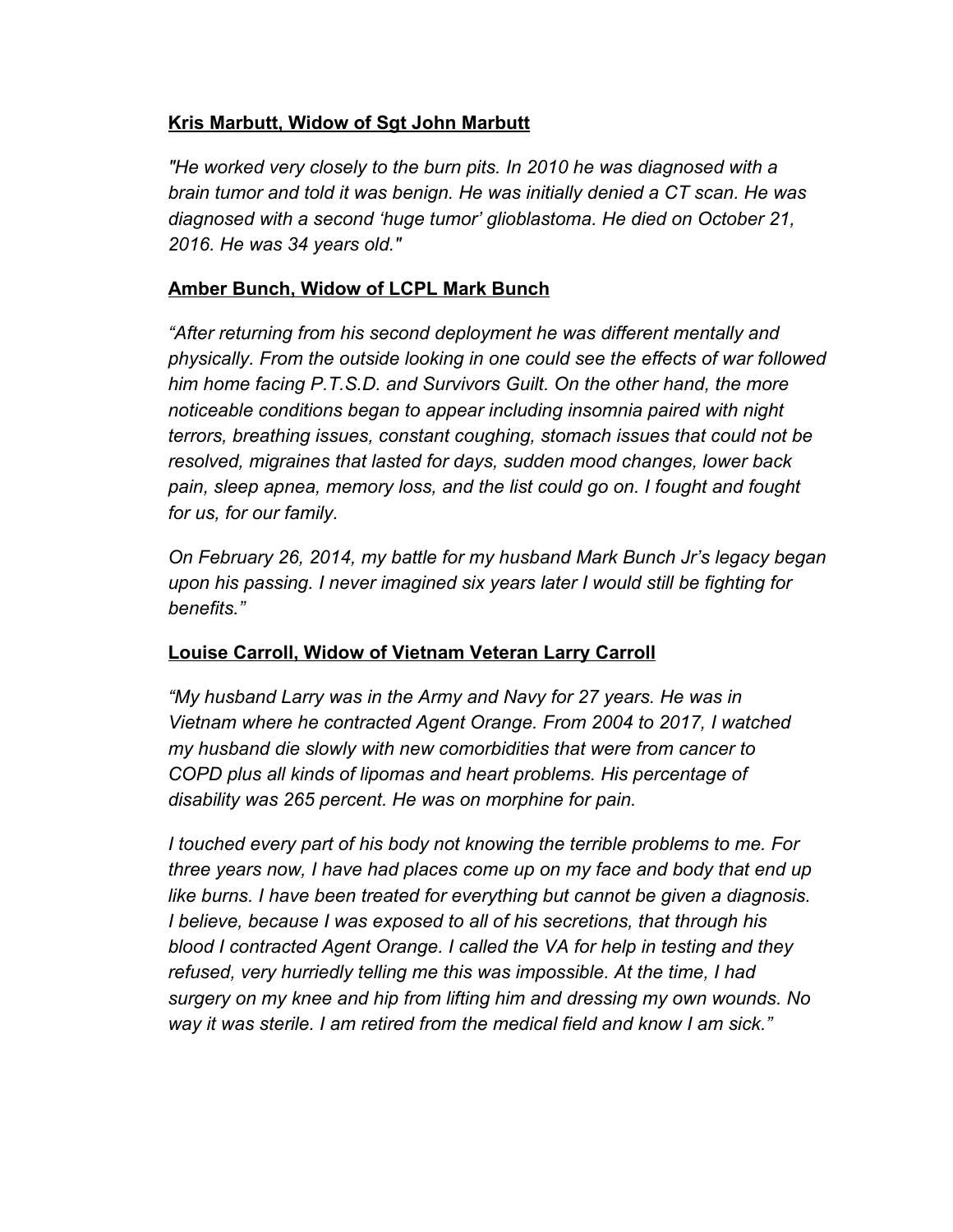#### **Tanja Smith, Military Spouse**

*"While I haven't lost someone due to this, my husband was deployed several times and spent time at the burn pits, which makes me worry about the future and how the burn pits may cause issues with his health."*

#### *Exposure-related Illnesses*

Toxic exposures in the military have unfortunately been experienced by multiple generations of service members over the years. There are more than 2.7 million veterans affected by Agent Orange and over 425,000 veterans affected by Gulf War Syndrome. There are more than 3 million current and former service members impacted during Operation Enduring Freedom and Operation Iraqi Freedom.

Currently, there are more than 200,000 veterans enrolled in the VA Burn Pit Registry – all of whom served on or after 9/11 and were deployed to a base or station where open burn pits were used. While the government has created a self-report registry, they admit it is a flawed and limited system that covers only exposures to burn pits. There are many other instances of exposure that are not tracked, and only a small number of those exposed to burn pits have actually registered. Sadly most young veterans who have died of rare cancers never knew to register.

There are millions of service members and veterans who were exposed to burn pits and other toxins while serving, and sadly many will die from exposure-related illnesses. Their loved ones will make up a large portion of the next generation of TAPS survivors.

By the year 2021, TAPS believes that deaths due to illness will surpass all combat deaths, non-combat deaths, accidents, and suicides combined. It's time to take action and learn more about which toxins are causing rare cancers in our young people. Research must be done in and outside of government. We don't have time on our side, we already know a number of toxins our troops were exposed to are carcinogens. We must get that information into the hands of veterans and their medical providers so they can plan for early screening and make connections for accurate diagnosis and effective early treatments.

The Departments of Defense and Veterans Affairs are working hard to mine data to match exposures to veterans but we must work harder and faster. The Individual Longitudinal Exposure Record (ILER) is groundbreaking and TAPS is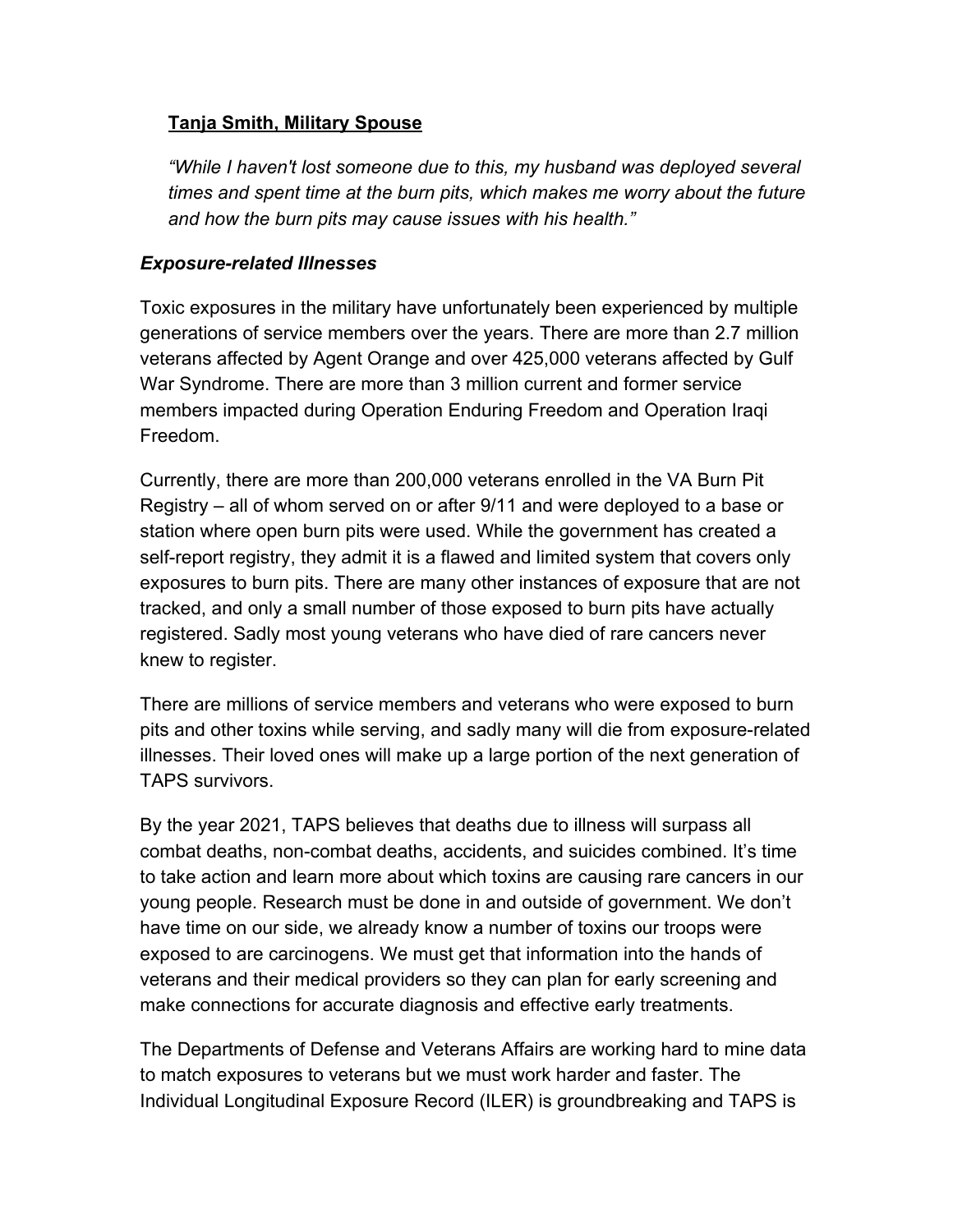grateful the ILER provision was included in the final version of the Fiscal Year 2021 National Defense Authorization Act (NDAA). We continue to call on Congress to make this critical information available to service members, veterans, their families and survivors.

In both pre and post 9/11 generations many service members were exposed to toxins while serving overseas. The sobering consequence has been thousands of unexplained illnesses, many of them terminal. The loss of a service member or veteran to illness can be especially difficult when the survivor is unable to "prove" a service connection. This results in an absence of death benefits for survivors or acknowledgement of responsibility by the government that the illness and/or death of the loved one was caused by exposures to toxins.

#### *What TAPS Is Doing*

In the case of our TAPS families, we must provide answers to our survivors. So many are left wondering how their loved one survived deployments and returned home safely, only to succumb to illnesses years after returning home.

Like we did when we saw increasing trends and deaths by suicide, TAPS is developing a program to specifically address the needs of our survivors who grieve the death of their loved one to an illness. Many are left wondering how their physically fit military member could succumb to such an aggressive and rare illness that ended their life.

Through our research, TAPS has learned that many illness loss survivors have been caregivers first. Of the 722 survivors who responded to our Illness Loss Survivor Survey, fifty-eight percent of Post-9/11 service members required a caregiver before their death to perform their activities of daily living, to administer medications and be at the bedside - sometimes for lengthy periods of time.

TAPS recognizes the urgent need to support families who have lost a military loved one after having been caregivers. As a result, TAPS is building a "Caregiver to Survivor" program. This program will raise awareness of illness loss due to exposures to toxins and will formalize existing partnerships with other nonprofit organizations to warmly transition all caregiver families to surviving families. The program will address the need to provide hope and healing to thousands of families who are experiencing the devastating loss of loved ones to illnesses and injuries related to their overseas service.